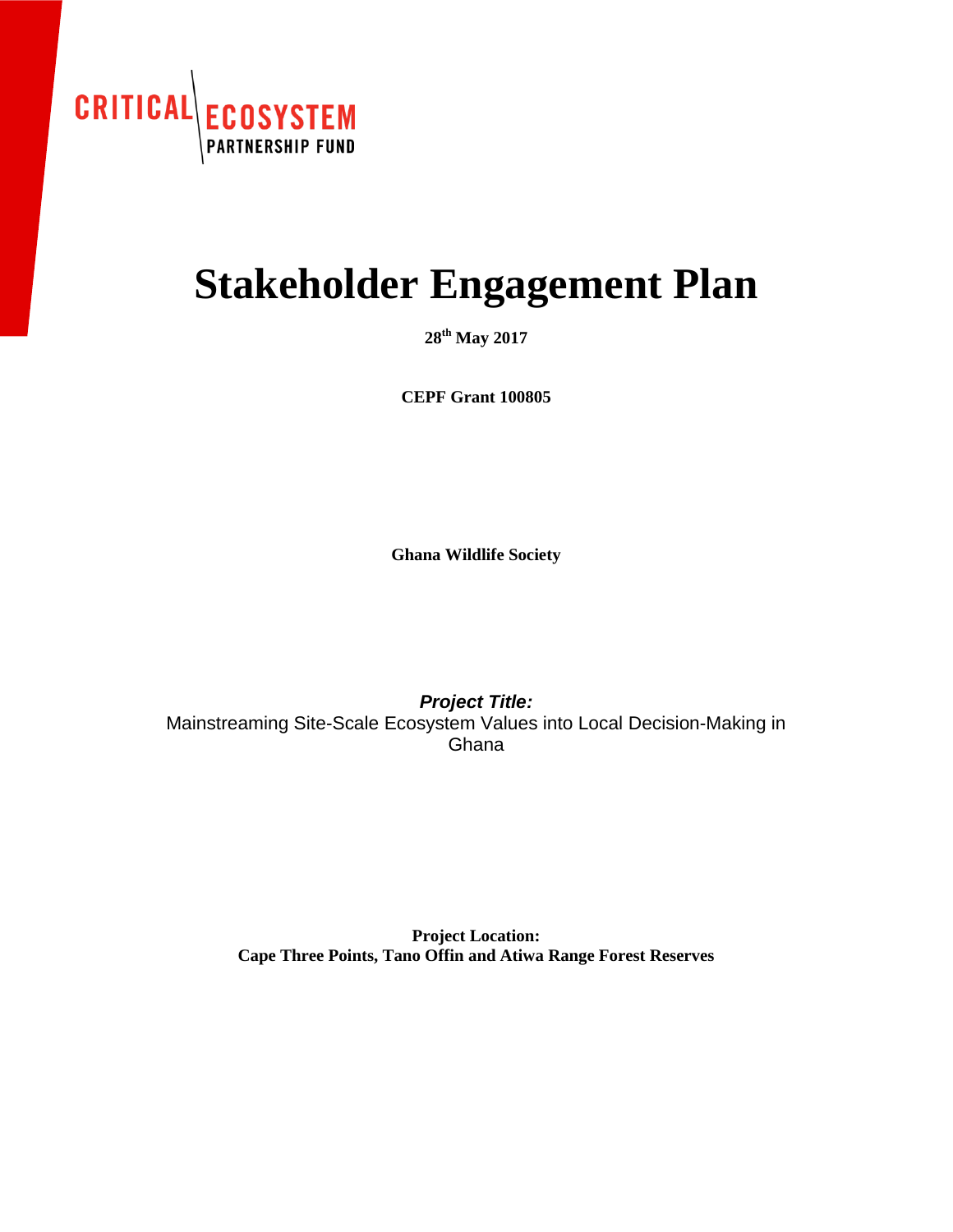#### **Grant Summary**

- 1. Grantee organization: Ghana Wildlife Society
- 2. Grant title: Mainstreaming Site-Scale Ecosystem Values into Local Decision-Making in Ghana
- 3. Grant number: 100805
- 4. Grant amount (US dollars): 99,328.35
- 5. Proposed dates of grant: 1  $1<sup>st</sup>$  August, 2017 – 31 $<sup>st</sup>$  January, 2019</sup>
- 6. Countries or territories where project will be undertaken: Ghana.
- 7. Date of preparation of this document:  $28<sup>th</sup>$  May, 2017

## 8. **Introduction:**

Information on the physical changes to forest ecosystems and the socio-economic consequences that might result from alternative land uses i.e. the "costs and benefits" of those changes is not well developed among local government agencies, the Forestry Commission and private sector actors. Moreover, some decision-makers are more likely to support ecosystem conservation for socio-economic reasons, rather than for the intrinsic value of biodiversity and associated ethical reasons. Although some of the ecosystem services are well known to include food, fuel, fibre and provision of cultural services, that provide benefits to people through recreation and cultural appreciation of nature, other services provided by the three KBAs selected for the project are not so well known. These include the regulation of the climate, purification of air and water and flood protection, soil formation and nutrient cycling. Hence, the case for conservation can be made more compelling for the afore-mentioned audience if the relationship between biodiversity and ecosystem services and the value of ecosystem services provided by key biodiversity areas (sites) are better understood. Unfortunately, the few broad scale ecosystem valuation studies that have been completed for Ghanaian ecosystems have had limited impact on decision making at the local level regarding forest use, conversion and development because of a lack of attention to the site-specific context and crucially an understanding of how the local communities value the ecosystem. Forest biodiversity loss is having a negative impact on livelihoods of resource dependent communities.

In Ghana, the local District Assemblies are key players in the management of forests as they deliver the District Assembly medium-term development plans. Currently the plans do not adequately integrate biodiversity conservation because (as described above, site specific information is not available) the District Assemblies have no mechanism to ensure that appraisals of medium term development plans fully consider the costs and benefits to the natural environment and the implications for human wellbeing.

If these threats are not addressed, political and economic decisions taken by decision makers at the local and national levels will not be in favour of biodiversity conservation. Consequently, species, habitats and fragile ecosystems will be lost which will be costlier for Ghana in the long term. Long-term livelihoods of poor communities will not be sustained and businesses that hinges on ecosystem services cannot thrive. Without this project intervention, biodiversity conservation will remain a low public policy priority among policy makers at the local and national levels. Biodiversity provisions will not reflect in policies and legislation governing agriculture, mining, and forestry sectors.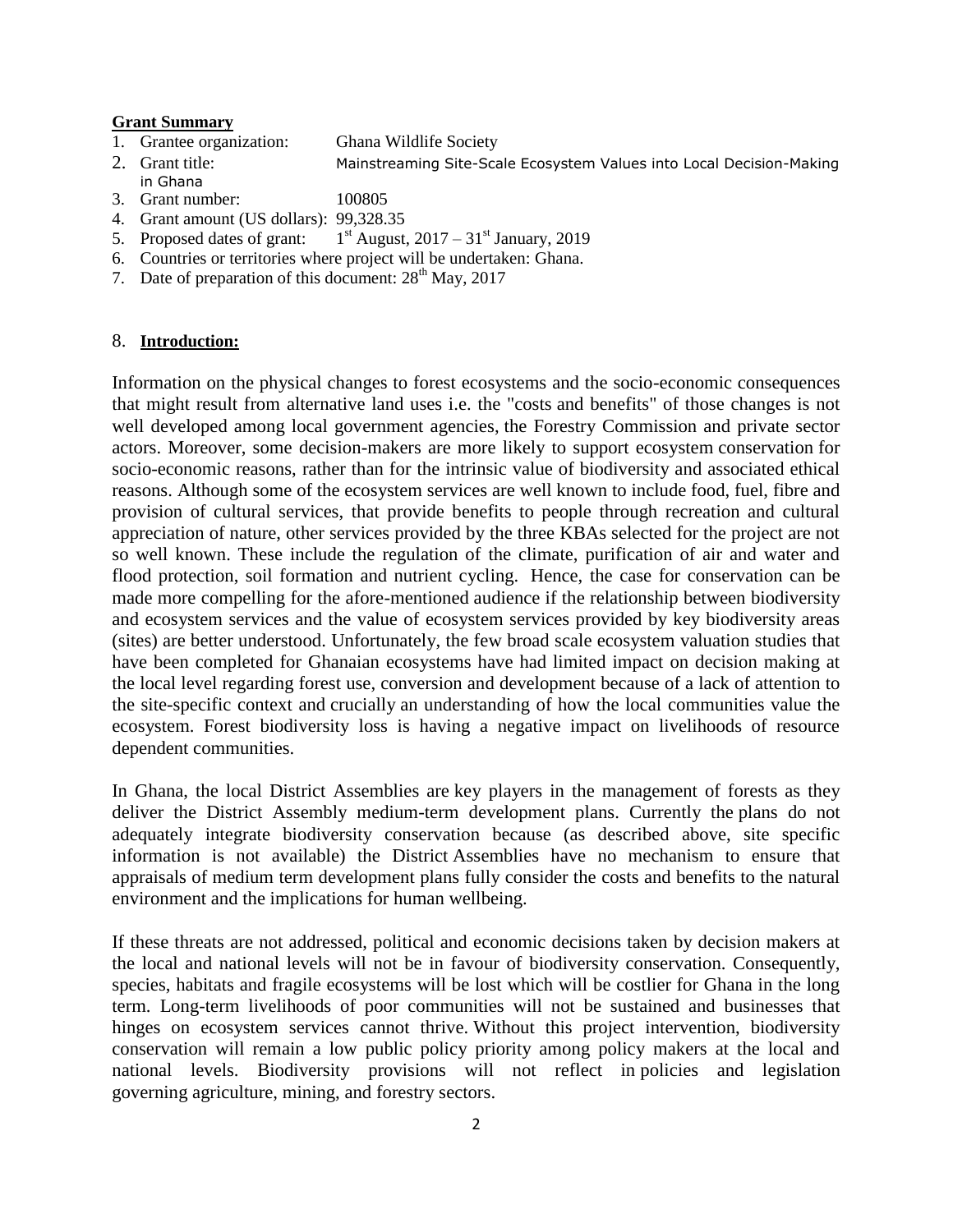The project will not have any adverse social and environmental impacts on stakeholders and communities. However, there is a potential risk of exposing staff to snake and insect bites/stings, and harmful plant exudates during the field survey.

**General objective**: To contribute to biodiversity conservation in Ghana through improved public policy.

**Specific Objective:** To assess ecosystem values of two priority Key Biodiversity Areas (KBAs) in Ghana using the TESSA to make a case for mainstreaming biodiversity into District Assembly planning and private sector business practices.

The key components of the project are outlined as follows:

- **Component 1 Information and capacity on ecosystem services is generated for 2 KBAs for mainstreaming into 3 local District Assembly Medium-Term Development planning and policy**
- o **Deliverable 1.1** 500 copies of ecosystem services assessment report published
- Activity 1.1.1 Carry out desk policy study and preliminary scoping appraisals for 2 KBAs (Tano-Offin and Cape Three Points Forest Reserves)
- Activity 1.1.2 Conduct full-scale valuation of ecosystem services of 2 KBAs (Tano-Offin and Cape Three points Forest Reserves)
- o **Deliverable 1.2** 500 copies of guidelines for mainstreaming biodiversity into the development of District Assembly Medium-Term Plans of 3 KBAs printed and circulated among at least 50 institutions.
- Activity 1.2.1 Develop and publish quidelines for mainstreaming biodiversity into District Assembly Medium-Term Development Plans related to 3KBAs (Tano-Offin, Cape Three Points and Atiwa Range Forest Reserves)
- o **Deliverable 1.3** District Assembly training workshop report and capacity assessment before and after the training
- Activity 1.3.1 Train 3 District Assembly Planning Teams on the use of guidelines developed for mainstreaming biodiversity into the development of District Medium-Term Plans
- **Component 2 Collaborative strategies are implemented to disseminate results and capitalize lessons from best practices that facilitates integration of ecosystem services into sustainable production and consumption in public and private sectors.**
- o **Deliverable 2.1** Concluded and signed partnership agreements with 1 private institution towards promotion of best practices in plantation forestry
- Activity 2.1.1 Conclude and sign formal partnership with at least 1 private sector institution to facilitate adoption of results and lessons to promote best practices in forestry
- o **Deliverable 2.2** Partnership agreements/MOUs with at least 4 NGOs and 3 District Assemblies
- **Activity 2.2.1** Conclude and sign partnership agreements (MOUs) with 4 NGOs and at least 3 District Assemblies
- o **Deliverable 2.3** Report of 1 information exchange session reflecting increased awareness, knowledge and different experiences of stakeholders through dissemination of lessons among at least 15 institutions.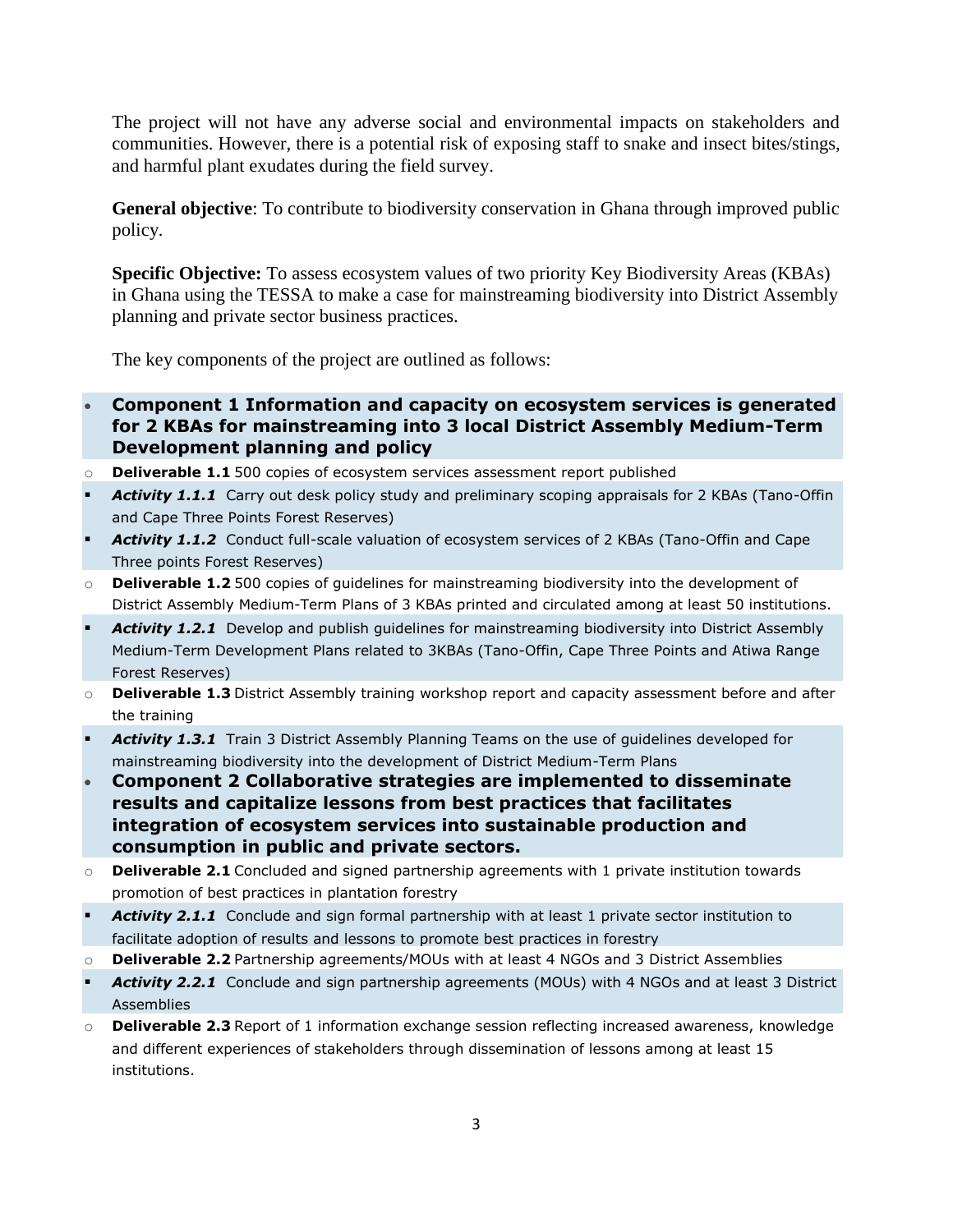- Activity 2.3.1 Organise 1 information exchange session among stakeholders of 3 KBAs and relevant national stakeholders in consultation with the BirdLife RIT
- o **Deliverable 2.4** Final Ecosystem services assessment validation workshop report that takes on board stakeholder inputs and concerns
- Activity 2.4.1 Organise one (1) national stakeholders validation meeting on the ecosystem services assessment report
- o **Deliverable 2.5** 500 copies of report on values on ecosystems services printed and circulated to raise awareness among at least 30 public institutions to integrate biodiversity conservation into decision making/planning.
- Activity 2.5.1 Publish and disseminate ecosystem services assessment report including lessons learnt and experiences to present a case for mainstreaming biodiversity conservation into broader development policy.
- o **Deliverable 2.6** 200 copies of policy briefs on key policy issues and recommendations identified based on desk policy study are printed and circulated among at least 50 key institutions (Parliament, Ministries, private sector and NGOs)
- Activity 2.6.1 Prepare, publish and circulate policy briefs among Parliamentary Select Committees on forestry, finance, agriculture and other ministries
- **Component 3 CEPF Project Management and Monitoring for Compliance**
- o **Deliverable 3.1** Institutional capacity of Working Group on Forest Certification and Resource Trust evaluated through the Civil Society Tracking Tool (CSTT) and Gender Tracking Tool (GTT) have increased
- Activity 3.1.1 Conduct baseline assessment of Working Group on Forest Certification and Resource Trust using CSTT and GTT
- *Activity 3.1.2* Carry out final assessment of the capacities of Working Group on Forest Certification, Resource Trust using CSTT and GTT
- o **Deliverable 3.2** Institutional capacity of GWS evaluated through Civil Society Tracking Tool and Gender Tracking Tool have increased
- *Activity 3.2.1* Carry out baseline assessment of the capacities of GWS using CSTT and GTT
- *Activity 3.2.2* Carry out final assessment of the capacities of GWS using CSTT and GTT
- o **Deliverable 3.3** Safety risk of the staff conducting field surveys is minimized as proven by safety equipment and training report and stakeholders are effectively engaged as stated in reports prepared and submitted to CEPF every six months
- *Activity 3.3.1* Purchase and distribute PPEs and first aid kits for project staff
- *Activity 3.3.2* Conduct prior to field work a safety induction with project staff
- Activity 3.3.3 Report to CEPF on compliance with safeguards and policies every six month
- o **Deliverable 3.4** CEPF financial and programmatic reports are submitted online on time and accurately
- *Activity 3.4.1* Submit CEPF financial reports by October 30 2017, January 30 2018, April 30 2018, July 30 2018, October 30 2018 and January 30 2019
- *Activity 3.4.2* Submit CEPF programmatic reports by 31 January 2018 and 31st July 2018
- Activity 3.4.3 Submit a final completion report no later than 60 days after the project ends
- o **Deliverable 3.5** Report focusing on the project impacts is completed online at the end of project
- *Activity 3.5.1* Prepare a baseline by September 30 2017 and monitoring of indicators at the portfolio level and at the global level of CEPF until the end of project
- *Activity 3.5.2* Monitor indicators during project implementation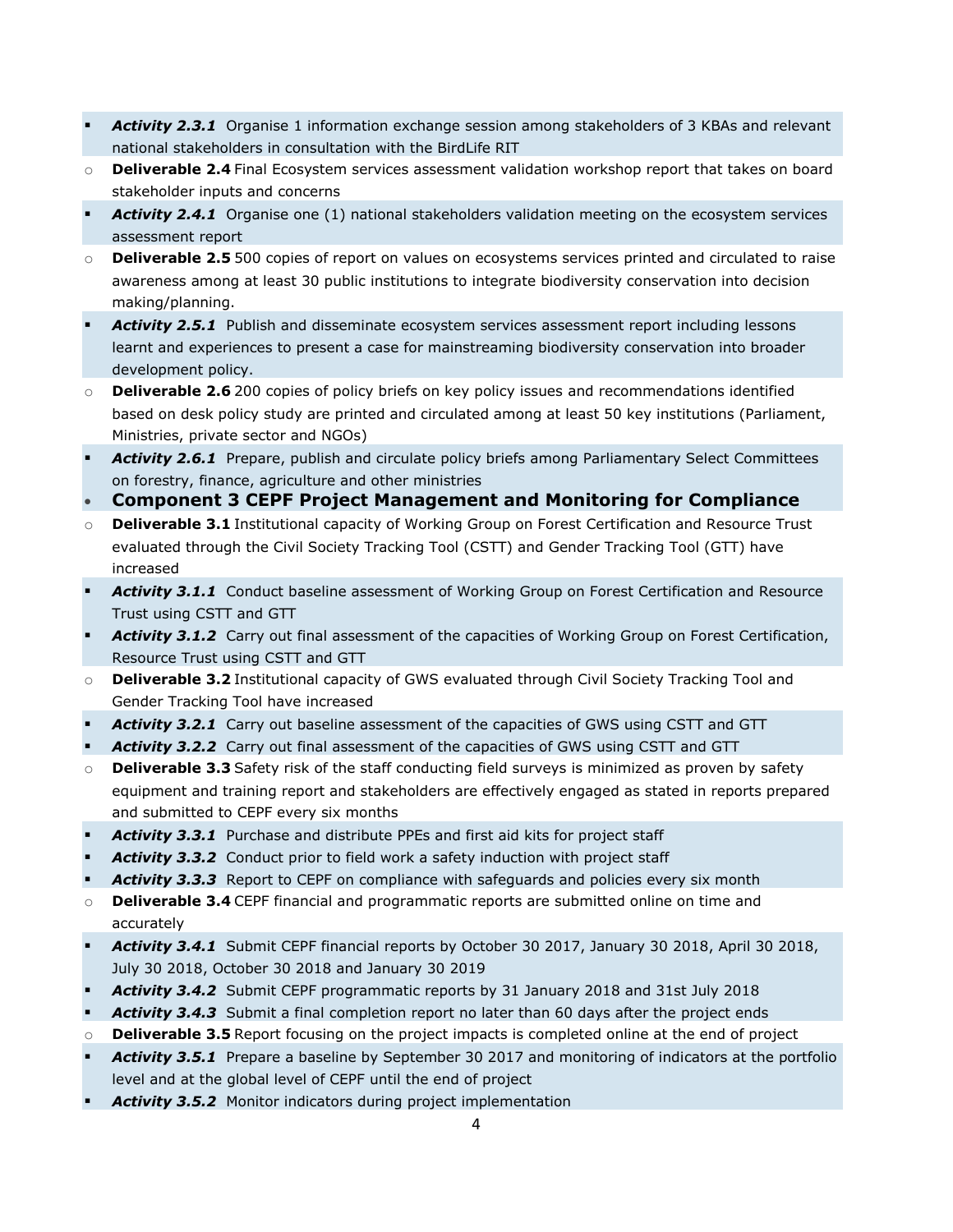Activity 3.5.3 Integrate relevant impacts and indicators monitoring data within the final completion report to be submitted no later than 60 days after the end of project

## 9. **Policies and Requirements:**

The project will require project staff to carry out site surveys in the forest. They might be exposed to risks of snake and insect bites/stings, and harmful plant exudates. To mitigate the risk, a full risk assessment will be conducted prior to field work with safety induction organized for all staff. Personal Protective Equipment (PPEs) will be procured and provided to all the field research staff involved in field surveys. Anti-snake venom and insect repellants will be provided as part of the first aid kit that will accompany the field staff during their site work.

#### 10. **Summary of Previous Stakeholder Engagement Activities:**

#### *Arocha Ghana*

Consultation was held with the National Director of Arocha Ghana on the 11 February 2017 at Arocha Officer in Accra. Key issues discussed were work left to be done to build on Arocha Ghana's TEEB and advocacy work on conversion of the Atiwa Range Forest Reserve to a National Park. Arocha Ghana Requested for details of the proposal that had been sent by the Ghana Wildlife Society to CEPF. Summary of the proposal was sent by GWS to Arocha within a week of the request by Arocha. It was agreed at the partnership meeting that TEEB had recently been conducted at the site and conducting another assessment may not be needed considering scarcity of financial resources to conduct such studies. However, TEEB mostly relied on secondary information. Based on this background information, it was concluded that there would not be the need to conduct ecosystem services assessment at Atiwa Range Forest Reserve as indicated in the letter of Expression of Interest. Assessment activities will be focused on Tano-Offin and Cape Three Points, whilst policy and advocacy work with District Assemblies, communities and the private sector will be intensified using information that has already been generated by Arocha Ghana at Atiwa Range.

#### *Ghana Rubber Estates Limited:*

The Ghana Rubber Estates Limited (GREL) has been working with Resource Trust, an NGO that work with private sector institutions to ensure sustainability in commodity supply chains. The meeting with GREL was held on the 21<sup>st</sup> February 2017 in Accra at the GWS premises to discuss the modalities for partnership in this project. GREL agreed to work together with GWS to find ways of ensuring sustainability in rubber plantation establishment.

#### *Friends of the Earth-Ghana:*

During the meeting with Friends of the Earth-Ghana, at East Adamafio Close at East Legon on December 12 2016, a brief overview of the project was given to key management staff by the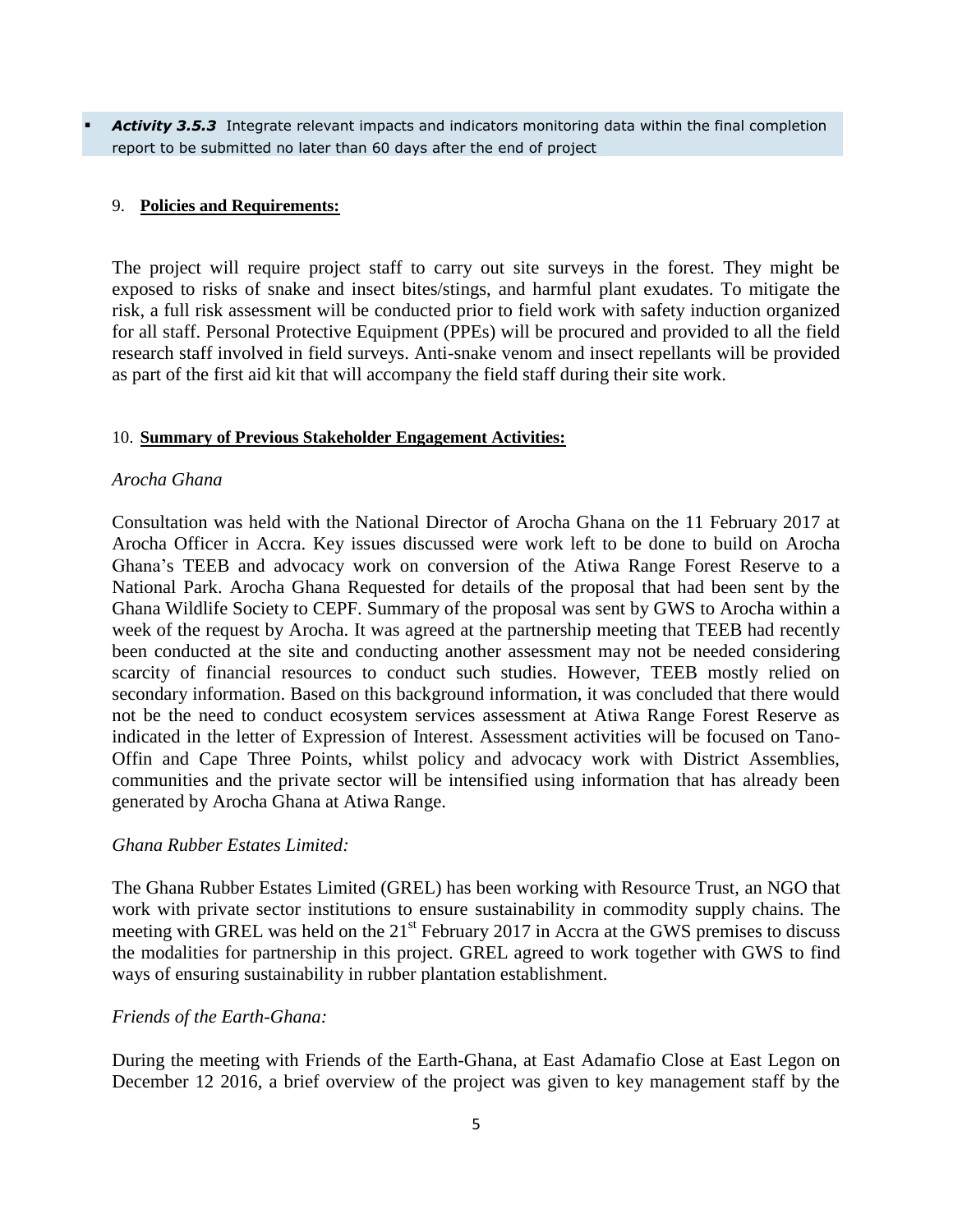Executive Director of GWS. Friends of the Earth-Ghana is a frontline environmental advocacy NGO in Ghana. The Director has formally expressed their readiness to collaborate with GWS in all the policy advocacy work related to the project.

# *Resource Trust*

Consultation meeting was held with the Director of Resource Trust during the training workshop for NGOs by the RIT in Accra, where the role of Resource Trust was clarified to include contribution to establishment of partnerships with the Ghana Rubber Plantations Ltd, which has expressed interested to integrate biodiversity into their day to day operations to reduce their ecological footprints. Discussions were held to explore Resource Trust's experience of working with companies engaged in forest plantation and oil palm development and industrial rubber plantation near Cape Three Points Forest Reserve.

# *The Working Group on Forest Certification*

In a meeting through skype with the Director, Dr. Emmanuel Boakye, He expressed keen interest in this project. The Working Group on Forest Certification work with five (5) of the Communities in the Tano-Offin Forest Reserve. They have expressed interest to share data they have already collected from the communities fringing the Forest Reserve and will join GWS in their community consultations. (Support letter from NWG is attached).

# *The Forestry Commission*

During a consultation meeting with the Operations Manager of the Forestry Commission (Dr. Kwakye Ameyaw), he asked about the role of FSD in the project and how the project will be rolled out to other equally important Forest Reserves aside from the 3 Reserves selected. In addressing the concern, the GWS Executive Director indicated that because of funding limitation, the project will start with these reserves. The outcome of the project will make a case for expansion to other reserves. The Forestry Commission contributed to the proposal preparation by releasing forest management plans of Cape Three Points and Tano-Offin Forest Reserves.

## *National Biosafety Committee/UNEP-WMCC*

GWS has been consulted by the National Biosafety Authority through the UNEP-World Conservation Centre "mainstreaming biodiversity into government decision making project". The meeting sought GWS views on the kind of information that could be made available to government to inform policy and how the information could be packaged to make much more meaning to policy makers to understand and act. GWS took the opportunity to introduce this project to the UNEP-WCC project team. The Government team has given assurance of their support to this project because, the information generated by the project will undoubtedly complement their project and count to government decisions.

## *The University of Ghana*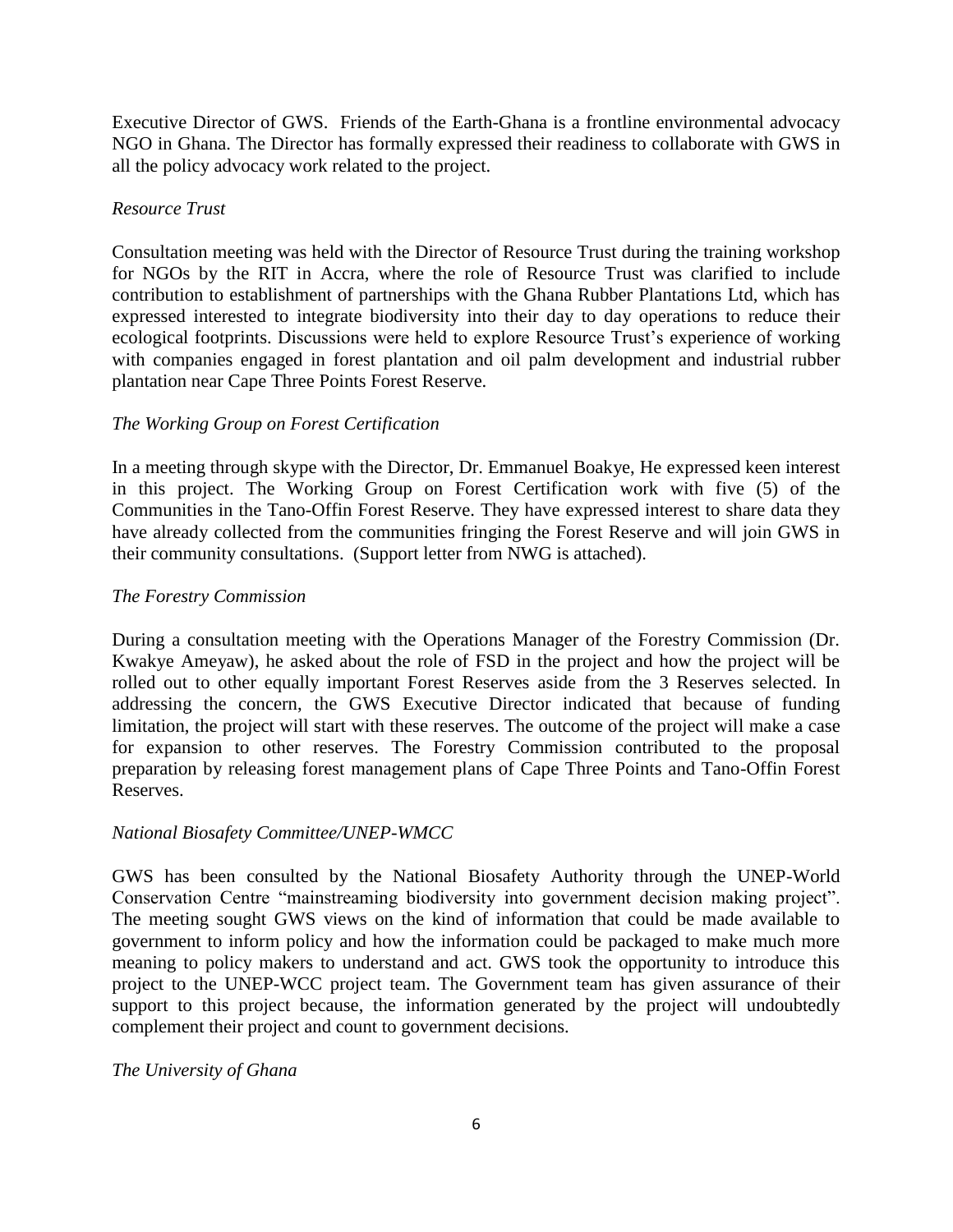The University of Ghana has not only been consulted but has made inputs to the preparation of the proposal (Support letter attached).

# *District Assemblies in the 3 KBAs and National Development Planning Commission*

All the District Assemblies in the 3 KBAs have been informed about the project and have promised to collaborate closely with GWS when the project is finally endorsed by CEPF. They indicated their readiness to commit themselves through signing of partnership agreements after the project has been finally endorsed for funding. The National Development Planning Commission has national oversight responsibility over District Assembly medium-term planning. They will be consulted throughout the formulation of guidelines for mainstreaming biodiversity into District Assembly Planning.

## *Private Sector*

GWS has met with the management of Ghana Rubber Estates Ltd (GREL) in the Western Regions. The Plantations Manager on behalf of GREL, expressed willingness to further engage on biodiversity partnership with GWS in this project. It was explained to them that their mandate will be to outline voluntary commitments and internal policies on biodiversity and implement those commitments with the support of GWS.

## 11. **Project Stakeholders:**

Project stakeholders are listed as follows:

NGOs:

- Working Group on Forest Certification
- Arocha Ghana
- Friends of the Earth-Ghana
- Resource Trust

Private Sector:

• Ghana Rubber Estates Limited

## Government:

- Forestry Commission
- Parliamentary Select Committee
- National Development Planning Commission
- Ministry of Local Government
- District Assemblies
- UNEP-WMCC

## Academia:

University of Ghana

Individuals:

• Mr. Eric Okoree - National Biosafety Authority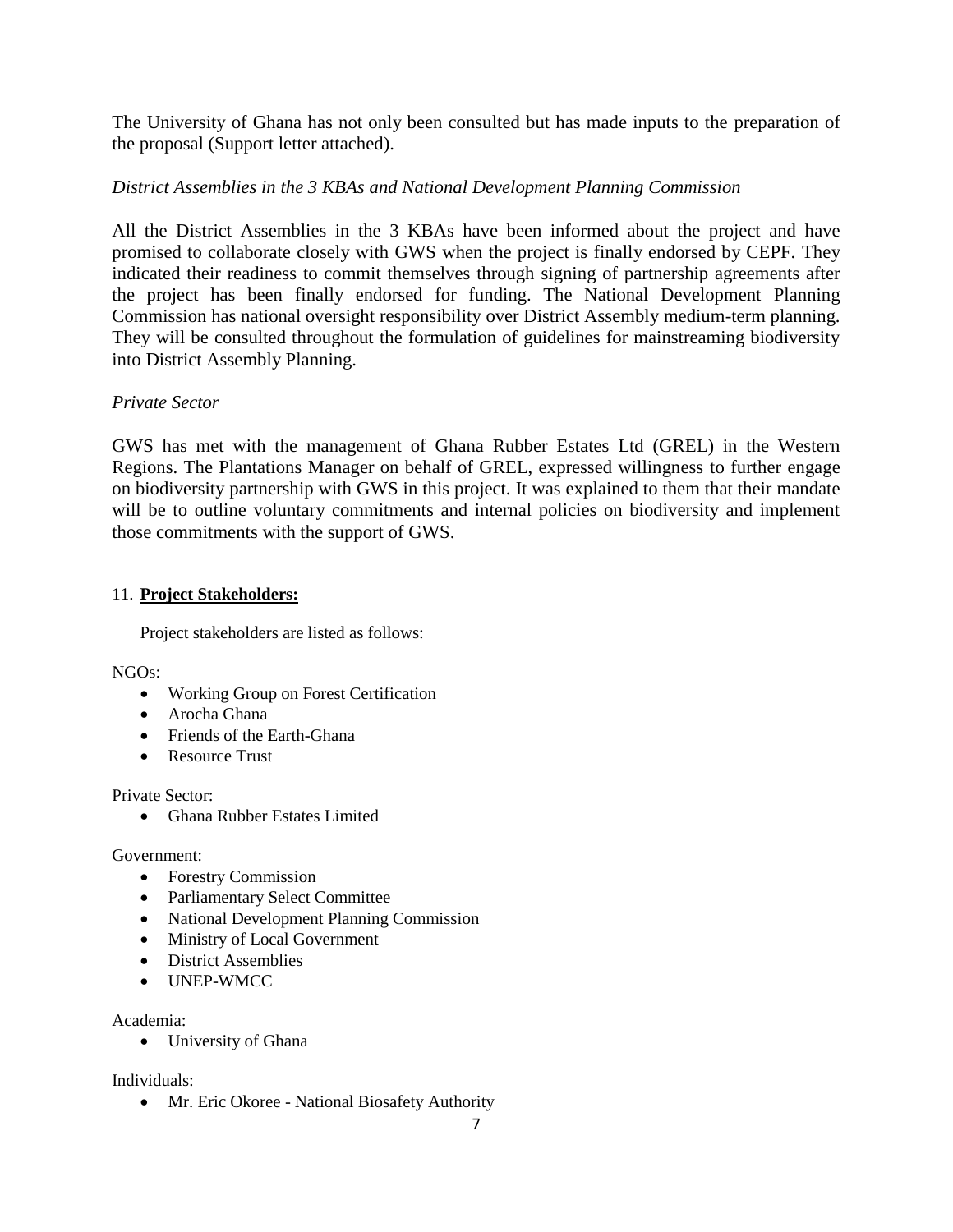- Professor Yaa Ntiamoa Baidu-University of Ghana
- Professor Oteng Yeboah- Ministry of Environment

Communities Media

#### 12. **Stakeholder Engagement Program:**

| <b>Stakeholder</b>                       | <b>Information</b>                                                | <b>Formats</b>      | Communication<br>methods   |
|------------------------------------------|-------------------------------------------------------------------|---------------------|----------------------------|
| Working Group on Forest<br>Certification | Project outcomes and lessons, Ecosystem<br>services information   | Electronic          | Reports                    |
| Arocha Ghana                             | Project outcomes and lessons, Ecosystem<br>services information   | Electronic<br>Print | Reports                    |
| Friends of the Earth-<br>Ghana           | Project outcomes and lessons, Ecosystem<br>services information   | Electronic          | Reports                    |
| <b>Resource Trust</b>                    | Project outcomes and lessons, Ecosystem<br>services information   | Print/Electronic    | Reports                    |
| <b>Ghana Rubber Estates</b><br>Limited   | Project outcomes and lessons, Ecosystem<br>services information   | Print/Electronic    | Non-Technical<br>documents |
| <b>Forestry Commission</b>               | Ecosystem services information                                    | Print/Electronic    | Reports                    |
| Parliamentary Select<br>Committee        | Ecosystem services information,<br>Information on policy analysis |                     | Non-Technical<br>Summary   |
| Nat. Devt. Planning<br>Commission        | Ecosystem services information,<br>Information on policy analysis | Print/Electronic    | Non-Technical<br>Summary   |
| Ministry of Local<br>Government          | Ecosystem services information,<br>Information on policy analysis | Print/Electronic    | Non-technical<br>summary   |
| <b>District Assemblies</b>               | Guidelines for District Assembly Planning                         | Print               | Reports                    |
| University of Ghana                      | <b>Ecosystem Services Information</b>                             |                     | Reports                    |
| <b>GFWA/RIT</b>                          | Project outcomes                                                  | Electronic          | Reports                    |
| <b>Forest Communities</b>                | Ecosystem services                                                |                     | Posters<br>Radio           |
| Media                                    |                                                                   |                     |                            |

#### **13. Consultation methods:**

This section will describe the methods that will be used to consult with each of the stakeholder groups identified in previous sections. Methods used may vary according to target audience, for example:

- Interviews with stakeholder representatives and key informants;
- Surveys, polls, and questionnaires;
- Public meetings, workshops, and/or focus groups with a specific group;
- Participatory methods; and
- Other traditional mechanisms for consultation and decision-making.

| <b>Stakeholder</b>          | <b>Consultation method</b>                                         |
|-----------------------------|--------------------------------------------------------------------|
| Working Group on Forest     | Questionnaires and participatory methods                           |
| Certification               |                                                                    |
| Arocha Ghana                | Questionnaires and participatory methods                           |
| Friends of the Earth-       | Questionnaires and participatory methods                           |
| Ghana                       |                                                                    |
| <b>Resource Trust</b>       | Questionnaires and participatory methods                           |
| <b>Ghana Rubber Estates</b> | Interviews with representatives through physical and virtual means |
| Limited                     |                                                                    |
| <b>Forestry Commission</b>  | Public meetings and workshops                                      |
| <b>Parliamentary Select</b> | Public meetings                                                    |
| Committee                   |                                                                    |
| Nat. Devt. Planning         | Focus group meeting                                                |
| Commission                  |                                                                    |
| Ministry of Local           | Focus group meeting                                                |
| Government                  |                                                                    |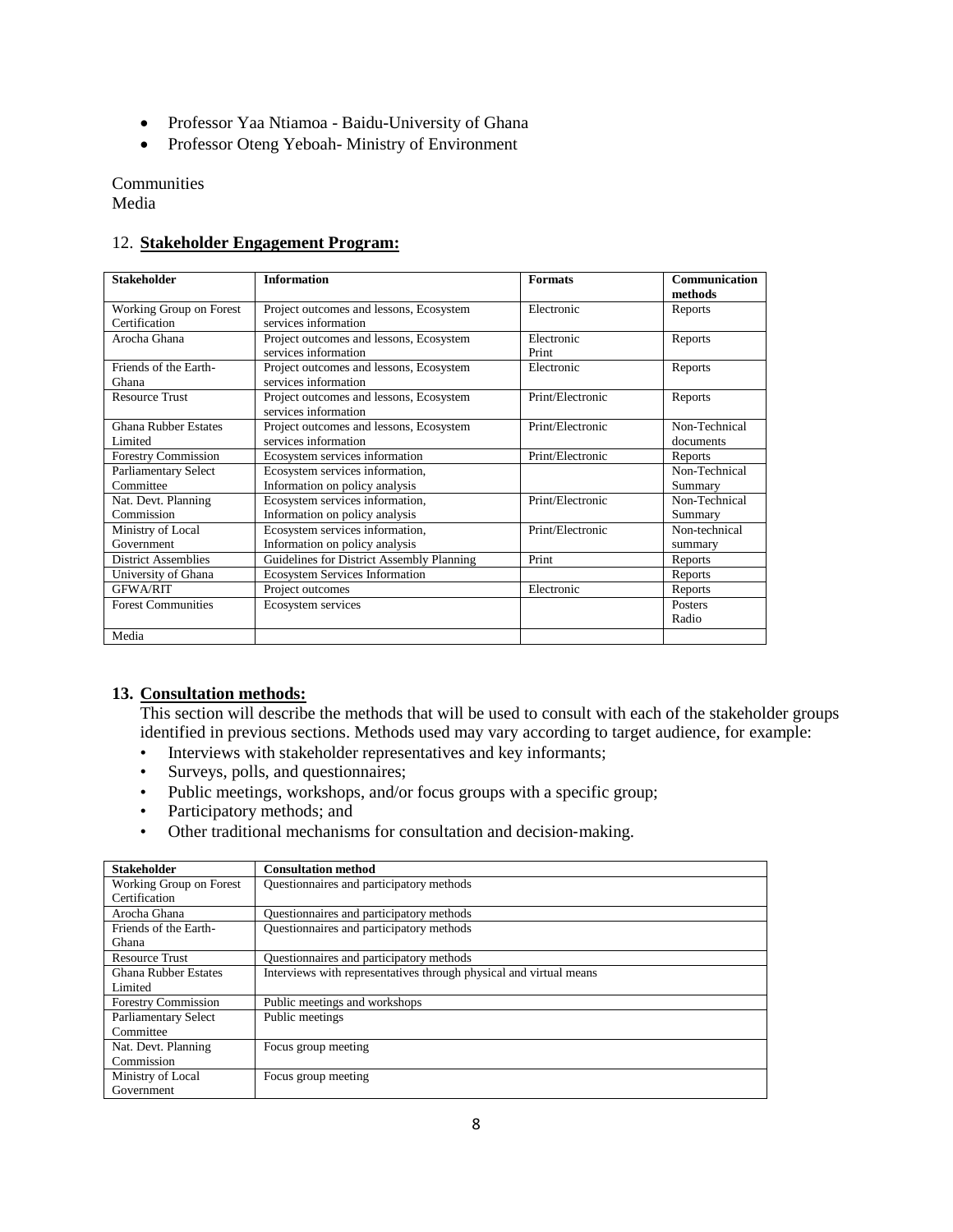| <b>District Assemblies</b> | Focus group meeting,            |
|----------------------------|---------------------------------|
| University of Ghana        | Interviews with representatives |
| <b>GFWA/RIT</b>            | Focus group meeting             |
| <b>Forest Communities</b>  | Participatory workshops         |
| Media                      | Television/radio                |

## 14. **Other Engagement Activities:**

This section will describe any other engagement activities that will be undertaken, including participatory processes, joint decision-making, and/or partnerships undertaken with local communities, NGOs, or other project stakeholders. Examples include benefit‐sharing programs, community development initiatives, resettlement and development programs, and/or training and microfinance programs.

#### 15. **Timetable:**

This section will provide a schedule outlining dates and locations when various stakeholder engagement activities, including consultation, disclosure, and partnerships will take place and the date by which such activities will be incorporated into project design.

| <b>Stakeholder</b>          | <b>Stakeholder engagement activity</b> | <b>Schedule</b>           | Location                                   |
|-----------------------------|----------------------------------------|---------------------------|--------------------------------------------|
| Working Group on Forest     | Project inception                      | 01/08/2017 - 01/09/2017   | Accra                                      |
| Certification               | Sign partnership agreement             | 15/09/2017 - 30/09/2017   | Kumasi                                     |
|                             | Share project outcomes and lessons     | 15/01/2018 - 31/01/2019   | Kumasi                                     |
|                             | Share ecosystem services information   | 01/11/2018-17/01/2019     | Accra                                      |
| Arocha Ghana                | Project inception                      | $01/08/2017 - 01/09/2017$ | Accra                                      |
|                             | Sign partnership agreement             | 15/09/2017 - 30/09/2017   | Accra                                      |
|                             | Share project outcomes and lessons     | 15/01/2018 - 31/01/2019   | Accra                                      |
|                             | Share ecosystem services information   | 01/11/2018-17/01/2019     | Accra                                      |
| Friends of the Earth-       | Project inception                      | 01/08/2017 - 01/09/2017   | Accra                                      |
| Ghana                       | Sign partnership agreement             | 15/09/2017 - 30/09/2017   | Accra                                      |
|                             | Share project outcomes and lessons     | 15/01/2018 - 31/01/2019   | Accra                                      |
|                             | Share ecosystem services information   | 01/11/2018-17/01/2019     | Accra                                      |
| <b>Resource Trust</b>       | Project inception                      | 01/08/2017 - 01/09/2017   | Accra                                      |
|                             | Sign partnership agreement             | 15/09/2017 - 30/09/2017   | Accra                                      |
|                             | Share project outcomes and lessons     | 11/11/2018 - 31/01/2019   | Accra                                      |
|                             | Share ecosystem services information   | 01/11/2018-17/01/2019     | Accra                                      |
| <b>Ghana Rubber Estates</b> | Project inception                      | 01/08/2017 - 01/09/2017   | Accra                                      |
| Limited                     | Share project outcomes and lessons     | 11/10/2018 - 31/01/2019   | Takoradi                                   |
|                             | Share ecosystem services information   | 01/11/2018-17/01/2019     | Accra                                      |
|                             | Engage to conclude partnership         | 07/05/2018-28/09/2018     | Takoradi                                   |
|                             | agreement                              |                           |                                            |
| Forestry Commission         | Project inception                      | 01/08/2017 - 01/09/2017   | Accra, Takoradi, Nkwawie, Begro, Koforidua |
|                             | Share project outcomes and lessons     | 11/10/2018 - 31/01/2019   | Accra                                      |
|                             | Valuation of ecosystem services        | 05/11/2017-31/05/2018     | Accra                                      |
| <b>Parliamentary Select</b> | Share ecosystem services information   | $03/10/2018 - 23/12/208$  | Accra                                      |
| Committee                   |                                        |                           |                                            |
| Nat. Devt. Planning         | Project inception                      | 05/08/2018-28/09/2018     | Accra                                      |
| Commission                  | Formulation of District Assembly       | 01/05/2018-31/09/2018     | Accra                                      |
|                             | guidelines                             |                           |                                            |
|                             | Share project outcomes                 | 11/10/2018 - 31/01/2019   | Accra                                      |
| Ministry of Local           | Project inception                      | 05/08/2018-28/09/2018     | Accra                                      |
| Government                  | Share project outcomes                 | 11/10/2018 - 31/01/2019   | Accra                                      |
| <b>District Assemblies</b>  | Project inception                      | 05/08/2018-28/09/2018     | Nzema East, Atiwa, Nkawie                  |
|                             | Share project outcomes                 | 11/10/2018 - 31/01/2019   | Nzema East, Atiwa, Nkawie                  |
| University of Ghana         | Project inception                      | 05/08/2018-28/09/2018     | Accra                                      |
|                             | Share project outcomes                 | 05/08/2018-28/09/2018     | Accra                                      |
|                             | Valuation of ecosystem services        | 05/11/2017-31/05/2018     | Accra                                      |
|                             |                                        |                           |                                            |
| <b>GFWA/RIT</b>             | Project inception                      | 05/08/2018-28/09/2018     | Accra                                      |
|                             | Share project outcomes                 | 05/08/2018-28/09/2018     | do                                         |
|                             | Valuation of ecosystem services        | 05/11/2017-31/05/2018     | --do                                       |
| <b>Forest Communities</b>   | Inception                              | 05/08/2018-28/10/2018     | Wioso, Nyinahin, Oforikrom, Domeabra,      |
|                             | Share project outcomes                 | 05/08/2018-28/09/2018     | Mpasaso No. 1 & 2, Adembra, Nyamebekyere   |
|                             | Valuation of ecosystem services        | 05/11/2017-31/05/2018     | No. 1 & 2, Dotiem, Apenimadi, and Saakrom  |
|                             |                                        |                           |                                            |